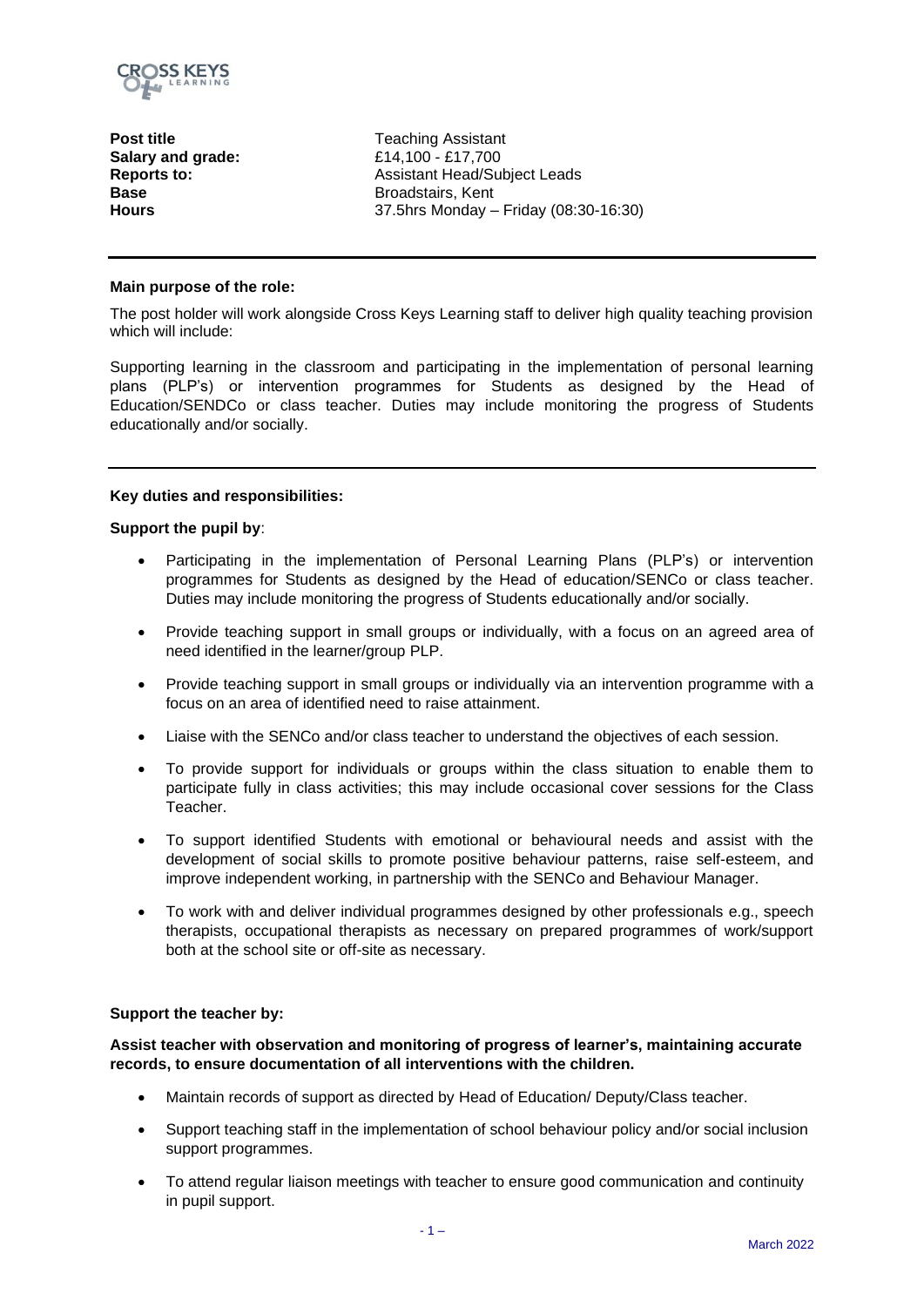

- To assist in the preparation of learning materials where appropriate.
- To be prepared to work out of class with groups or individuals.
- To be prepared to cover the class because of teacher absence.

## **Support the school by**:

- To attend meetings, as appropriate, with academic staff to maintain good communication.
- To be prepared to attend training/undertake professional development as identified in the school strategic improvement plan or because of staff review.
- To maintain a professional and discreet attitude always about Students, in terms of their learning/attainment, behaviour and emotional needs and personal circumstances.
- Participate and supervise students in off-site activities as directed by the Headteacher, and/or class teacher e.g., educational trips, walks etc. Supervise in Sports lessons and at break and lunch time to ensure continued safety of the students. This may also involve supervising from a safe distance some vulnerable Students if they abscond from the school site.

## **Support the curriculum by:**

• Any other duties which may reasonably be regarded as within the nature of the duties and responsibilities/grade of the post, subject to the proviso that any significant, substantial, or permanent changes shall be incorporated into the job description in specific terms.

#### **Safeguarding:**

• Cross Keys Learning are committed to the safeguarding and promotion of the welfare of all children and young people in our care. All staff have a key role and responsibility in this area.

#### **Behaviour and Safety:**

- Establish a safe, purposeful, and stimulating environment for Cross Keys Learning students, rooted in mutual respect and establish a framework for discipline with a range of strategies, using praise, sanctions, and rewards consistently and fairly.
- Manage classes effectively, using approaches which are appropriate to Students needs to inspire, motivate, and challenge.
- Maintain good relationships with Students, exercise appropriate authority, and act decisively when necessary.
- Be a positive role model and demonstrate consistently the positive attitudes, values, and behaviour, which are expected of Students.
- Have high expectations of behaviour, promoting self-control and independence of all Students.

#### **Team working and collaboration**

- Participate in any relevant meetings/professional development opportunities, which relate to the students, curriculum, or organisation of Cross Keys Learning.
- Work proactively and effectively in collaboration and partnership with Students, parents/carers, other staff, and external agencies.
- Work as a team member and identify opportunities for working with colleagues and sharing the development of good practice.
- Ensure that colleagues working with you are appropriately involved in supporting learning and understand the roles they are expected to fulfil.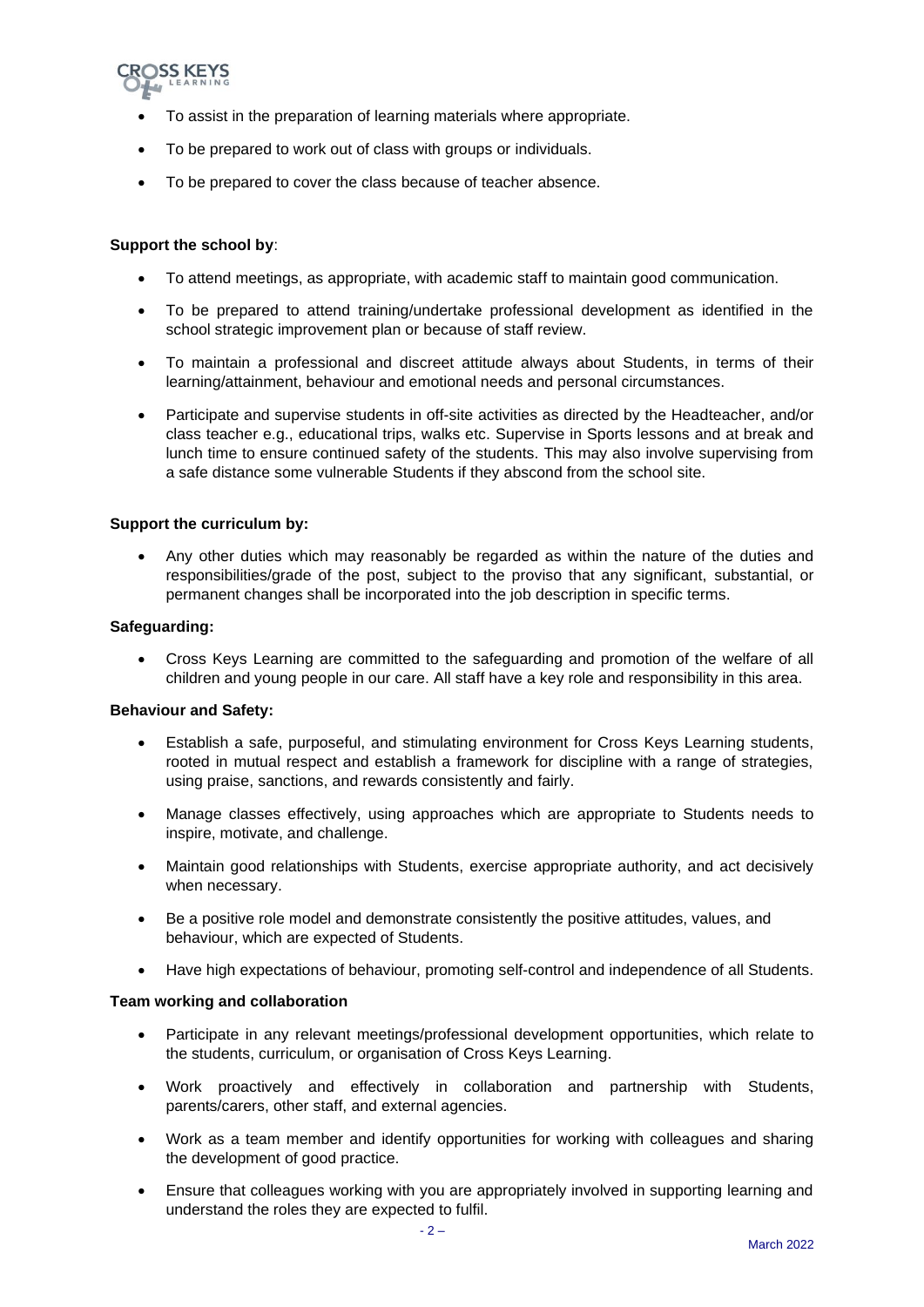

## **Fulfil wider professional responsibilities**

- Work collaboratively with others to develop effective professional relationships.
- Communicate effectively with parents/carers around Students' achievements and well-being using CKL systems/processes as appropriate.
- Make a positive contribution to the wider culture and ethos of CKL.

## **Administration**

- Register the attendance of and supervise Students, before, during or after school sessions as appropriate.
- Participate in and carry out any administrative and organisational tasks where appropriate.
- To complete daily behaviour logs, observation records, individual learning plans where appropriate.

#### **Professional development**

- to Regularly review the effectiveness of your support/ teaching and assessment procedures and its impact on Students' progress, attainment, and wellbeing, refining your approaches where necessary responding to advice and feedback from colleagues.
- Be responsible for improving your support/ teaching through participating fully in training and development opportunities identified by management.
- Proactively participate with arrangements made in accordance with Staff Appraisal Policy.
- Keep up to date with current educational thinking and practice, both by study and by attendance at courses, workshops, and meetings.
- Take on any additional responsibilities which might, from time to time, be determined.

#### **Other**

- To have professional regard for the ethos, policies, and practices of both Cross keys Learning, and maintain high standards in your own attendance, appearance, and punctuality.
- Perform any reasonable duties as requested by management.
- To actively promote equality and diversity and health and safety in all aspects of the role.

#### **Note:**

This iob description is not your contract of employment or any part of it. It has been prepared only for the purpose of school organisation and may change either as your contract changes or as the organisation of the school is changed. Nothing will be changed without consultation.